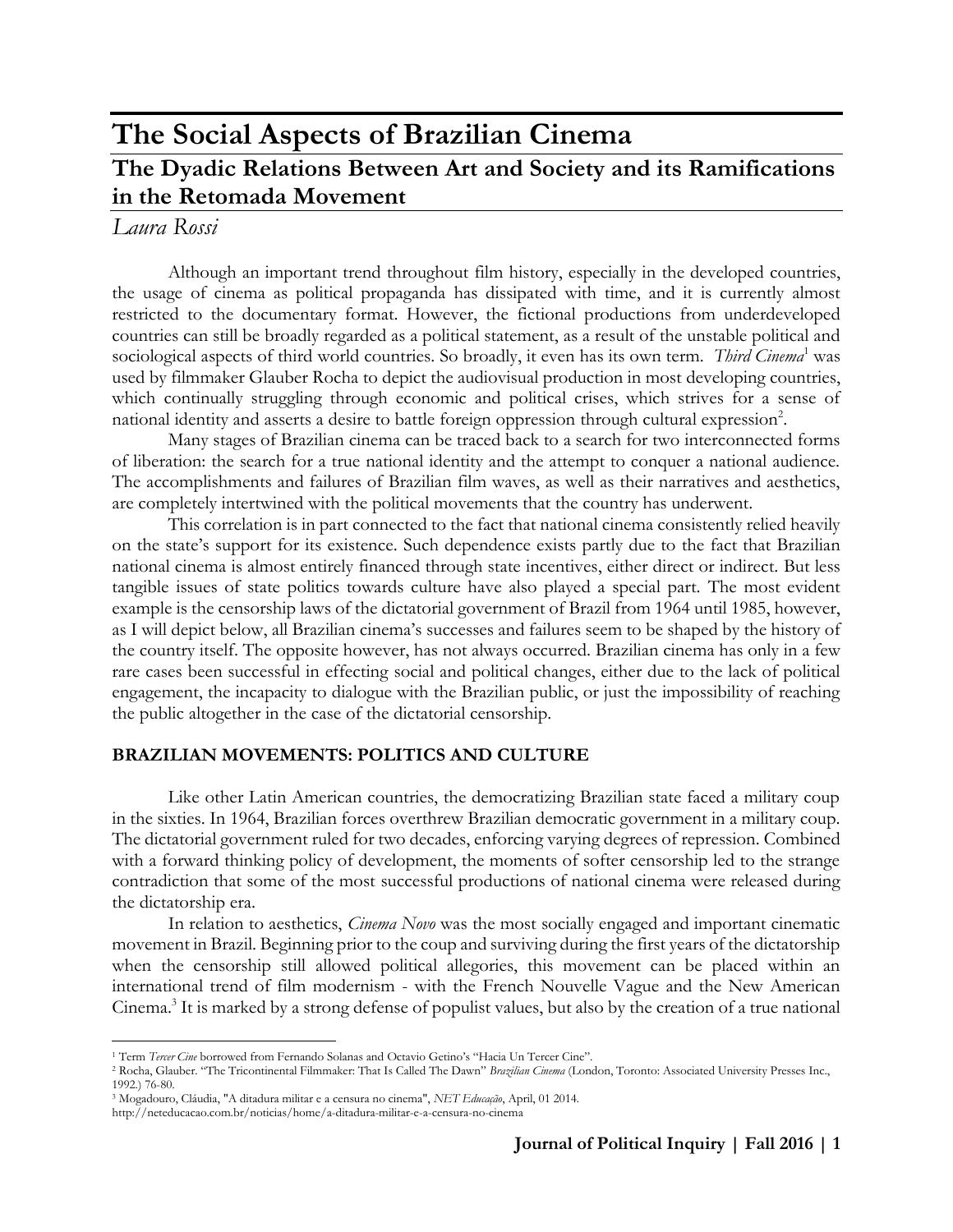cinematographic language. However *Cinema Novo* was indeed terminated by the subsequent stronger cultural repression, the political tensions which instigate the *coup d'etat* was the same matrix that fed the narratives of these movies. 4

In relation to market, and more directly connected with the military policies, the period was also marked by the creation of the first state owned film distribution company. One of the main concerns of the dictatorship was in removing the underdevelopmentt status of Brazil, especially focusing in modernizing the country. These policies had implications for television and cinema development. *Embrafilmes,* for instance, was a very forward-thinking model of distribution structured and financed by the state. Operating as an independent public institution, Embrafilmes operated supporting production and commercializing national films based on the commercial potential of the projects.<sup>5</sup> As a consequence Embrafilmes was indeed very successful in enlarging the market share of Brazilian films. It was remarkable however for the legacy of political detached productions with little to no dialogue to Brazilian reality at the time.

But as paradoxical as the dictatorship investments in culture may be, it is the developments for the film industry in the redemocratization era which cause more concern. After the last military dictator in 1985, Brazil transitioned to an indirect elected president and in 1989 held its first direct elections since the coup in 1964. Ironically, it was in this moment of redemocratization that Brazilian cinema was essentially brought to extinction. Newly ellected President Fernando Collor de Mello had the challenge of reconstructing Brazilian economy after the critical legacy of the dictatorship era. His government used the same strategy implemented by the military of relying on foreign financing to develop an industrial country, which ultimately increased Brazil's international debt and deepened the national economic crisis. President Collor eventually faced an impeachment process that led to him resigning from office in 1992<sup>6</sup>. But the effects in Brazilian films were already felt as the industry released only twelve national films from 1991 to 1994.

From the successful box offices of the 70s and 80s with *Embrafilmes* to the almost complete extinguishing of Brazilian production with President Collor, an important gap was opened in the national market which was successfully filled by international productions. Because of the increase in international cinema in Brazil, in 1993, the newly elected president, Itamar Franco, implemented the Audiovisual Law - the most important financial source for audiovisual production up to today - and other policies to stimulate the film industry. The main concern of the filmmakers was to regain their audience.

## **1990s: RETOMADA MOVEMENT AND ITS UNFOLDING**

In order to regain the Brazilian public, many films in the 1990s embodied crowd pleasing comedic characteristics, usually the adaptations of acclaimed literature or the portrayal of public figures. However, a new generation of directors, many of them coming from the documentary tradition, conquered the Brazilian box office during the following decade with a very different approach<sup>7</sup>.

While sometimes understood as a transition period from the years of struggle to the period of stability for the national film industry, the *Retomada movement* (or *Brazilian* Renaissance) is understood by most academics as movies produced by young directors between 1995 and 2005, which embodied

 $\overline{a}$ 

<sup>4</sup> Mogadouro, Cláudia, "A ditadura militar e a censura no cinema", *NET Educação*, April, 01 2014.

<http://neteducacao.com.br/noticias/home/a-ditadura-militar-e-a-censura-no-cinema>

<sup>5</sup> Dennison, Stephanie and Lisa Shaw, *Popular Cinema in Brazil: 1930-2001* (New York: Manchester University Press, 2004), 171-173.

<sup>6</sup> Bount, Jeb & Long, William R, "Brazil President Resigns in Wake of Impeachment", *LA Times*, December 30, 1992. Accessed on November 20, 2016. [http://articles.latimes.com/1992-12-30/news/mn-2585\\_1\\_vice-president](http://articles.latimes.com/1992-12-30/news/mn-2585_1_vice-president)

<sup>7</sup> Names as Walter Salles, Fernando Meireles, José Padilha, Eduardo Coutinho, Karim Ainouz and Jorge Furtado are among the most distinguished directors of the *Retomada*.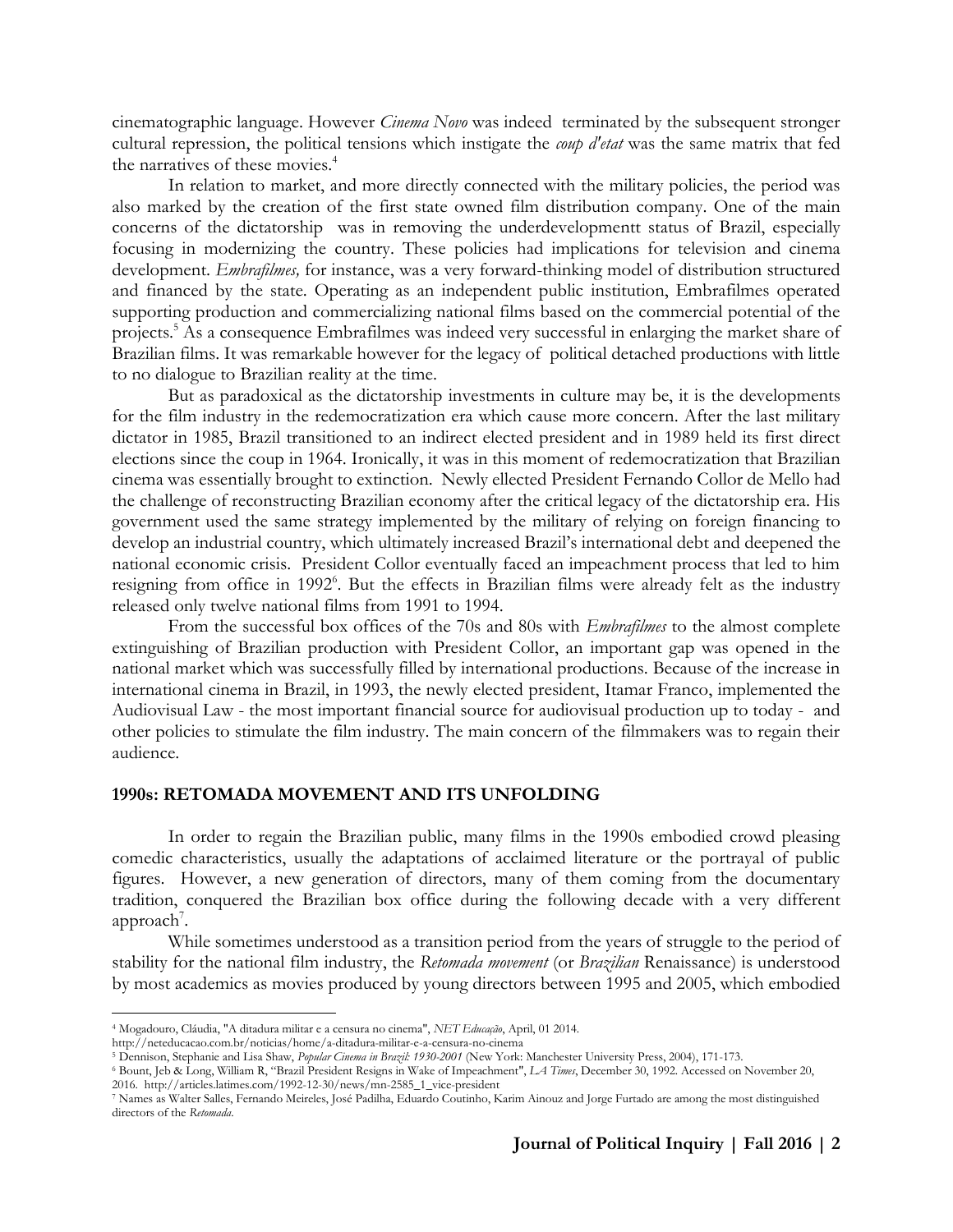the esthetics of social realism and spoke to issues of social engagement and poverty. The most distinguished characteristics were shooting on real locations, incorporation of Brazilian culture and the oral tradition of its people, while maintaining the point of view of the observer.

The *Retomada* (which means literally "to take back") is praised for successfully elevating Brazilian film's market-share from 3% in 1995 to the stable 12%-14% market-share that Brazilian cinema maintains today<sup>8</sup>. It is precisely this prestige that marks the first important aspect of these films. Never before had Brazil experienced a movement that produced films that were both critically acclaimed and box office hits. To this regard, they were the first *crossover*<sup>9</sup> productions (films which can achieve at the same time large audiences and the critics acclamation) established in terms of a collective movement. Films produced in the *Retomada* movement invoked critical messages, and therefore resonated with their audiences, provoking debate and social awareness that went beyond the dimensions of the work of art itself.

Since the post-Collor era of economic recession and lack of national pride, Brazil underwent a long journey of political and social awakening. This journey has been well documented and most likely shaped, by the national cinema. Some interesting aspects can be traced in the dyadic relationship between the society undergoing changes and the films which reflect this changing society.

Two films illustrate our understanding of this dyadic relationship with their thematic similarities and opposition in time. One, released in 1998, is among the first productions of the *Retomada*. The other is a contemporary film of 2015, directed by what can be called the second generation of directors since the national cinema rebirth. *Central do Brasil* (1998) and *Que Horas Ela Volta?* (2015) both highlight the symbol of the mother and the conflicts of generations between parents and sons, both metaphorically and figuratively. Both films tell stories deeply connected to their periods and the issues of inequality.<sup>10</sup>

Apart from the narrative aspects, these films are relevant because they are examples of crossover films, which have stood out as special exceptions in terms of social and political reach and have raised countless debates among the media and society which continues today. While both films were accessible enough to reach their audiences (which was made possible by using comic relief and casting a known actress for the starring role), the narratives did so without compromising the political message and the social engagement of the artwork. The analysis of both films attempt to condense the dyadic relations between art and society during the Brazilian redemocratization period.

#### **CENTRAL DO BRAZIL (Central Station, 1998)**

Directed by Walter Salles and released in 1998, *Central do Brasil* (Central Station) is a French-Brazilian co-production. The film is one of the most well-regarded among Brazilian cinematography. The film portrays its contemporary reality (even including documentary-style images), a post-Collor society, poor and illiterate, with no expectations and no hope after the decay of the "economic miracle." We are not introduced to an epic historical account. Rather, we follow the individual tale of the mediocre Dora (played by the Brazilian star Fernanda Montenegro): a retired teacher who has to work odd jobs to make ends meet. Her work writing letters for the illiterate puts her in a special position to help her community, but Dora (as a reflection of the society) is unable to empathize because she has lost faith in collective solutions. The analogy of the film seems to be that the Brazilian people - overloaded with international cultural allusions and left with no Brazilian references - lost their sense of identity.

 $\overline{a}$ 

<sup>8</sup> Borges, Danielle Dos Santos, "A Retomada Do Cinema Brasileiro: Análise Da Indústria Cinematográfica Nacional De 1995 a 2005", (Master's thesis, Treball De Recerca - Universitat Autònoma De Barcelona, 2007) 11-12.

<sup>9</sup> The term *crossover* is used to define a film which can achieve at the same time large audiences and the critics acclamation.

<sup>10</sup> Nagib, Lúcia. *New Brazilian Cinema* (London, New York: I. B.Tauris & Co. Ltda., 2003), 62.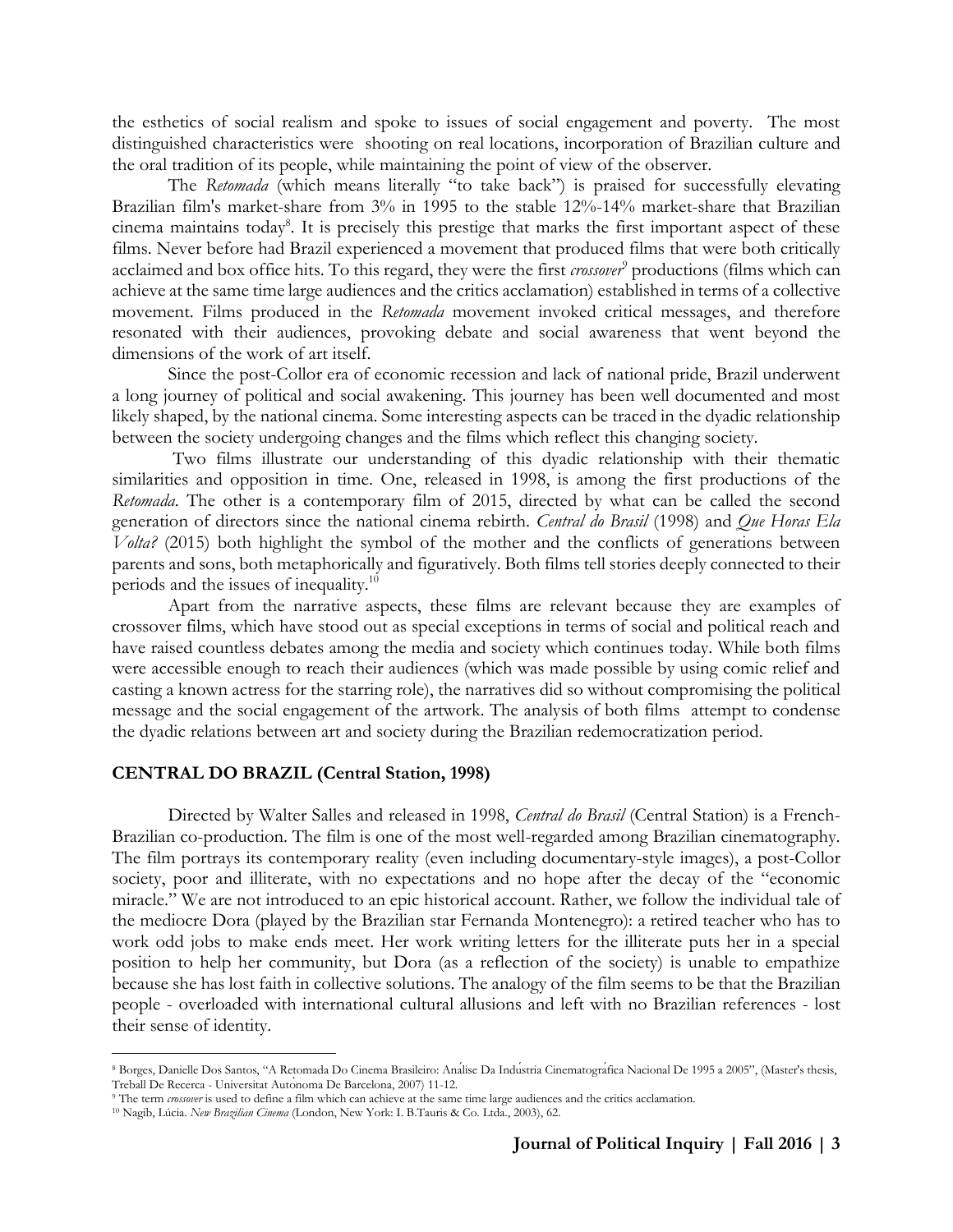One unique aspect of *Central do Brasil* is the introduction of the *neo-feminist* values before its spread as a social movement in Brazil. Feminism of the 1990s is currently in vogue, reassessing the pragmatic sexist issues raised by previous generations such as work equality and sexual liberation, but expanding to more conceptual discussion regarding acceptance and the role of women in society. But before these discussions were widespread, in *Central Station,* Dora's path was not only to reconnect with the community, but to find herself as a woman, take leadership as master of her own destiny and accept her female traits not as weakening her but rather empowering her.

The counterpoint to the female protagonist is also a long-suffering character, Josué. Played by a non-professional actor, he is a boy without a father who loses his mother in the first sequence of the film. He is a member of and at the same time represents the lower class: a sub-human with no place to go, no means to stay and who is invisible to the masses. While searching for his father, Dora and Josué join forces in a journey that reconnects them with the Brazilian essence: a romanticized allegory which secured one of the biggest audiences of all times.

It is important to stress that joining forces is not easy for either of them. After being hurt and oppressed, both of them want to make it on their own, even at the expense of the other. This is perfect synthesis of a dissatisfied society where a sense of community has been displaced by a sense of opportunity.

The lack of an elite in the film is a symbol in itself. It implies that the upper classes and the government do not see the poor, which is why the poor have learned to accept this reality. The narrative, ending in an optimistic tone, sends a clear message that a reconnection between the Brazilian people is imminent, necessary and will happen despite the lack of support from the upper classes.

Although the film did not directly change society, the media's reaction to the film showed how the film acted as a trigger for a heated discussion about underdevelopment in the country and its systemic poverty.

The lower classes portrayed on film were unlikely to recognize themselves, due to Salles' romanticized realism. However, for those who did not have access to these images of poverty (the middle and upper classes) such images had great impact. The Brazilian ten per cent (the wealth in Brazil is divided 90% to 10% of its population and 10% to the other 90%) was astonished and ashamed of such images. The elites became aware of something they knew but did not acknowledge. And though the elites' absence from the film was a target of many critics, they are not being represented because they really are not participating in the issues portrayed by the film. The upper classes had no interest to debate or to assist in these issues of poverty. Therefore, the absence of an elite is linked to the articulations that led to the individualism and community detachment of the characters in the film.

The increased awareness of the misery of the country, is not consequence of the existence of *Central do Brasil*, but the film did contribute to the debate on the subject. This acknowledgment of society was crucial for the changes that took place in 2004. In 2003 Brazil elected a populist president, Luiz Inácio "Lula" da Silva. He was embraced by the people but also largely welcomed by the elites. Among all policies regarding redistribution of wealth, Lula was particularly known by the implementation of the internationally recognized *Bolsa Familia*.

*Bolsa Familia* is the Brazilian welfare program which successfully decreased hunger by half in Brazil by the first decade of its implementation. The pioneer initiative was originally designed during the second term of President Fernando Enrique Cardoso, from 2001 to 2004, with the intention of relieving hunger among families living below the poverty line<sup>11</sup>. It was however the populist President Lula that expanded the reach of the program, determining the new goal of eradicating hunger in the

 $\overline{a}$ 

<sup>11</sup> Azevedo, Reinaldo, "Mas, afinal de contas, quem criou o Bolsa Família? Resposta: foi FHC! Afirmar que foi Lula é fraudar a história", *Veja*, October 15, 2014. Accessed on November 20, 2016[. http://veja.abril.com.br/blog/reinaldo/geral/mas-afinal-de-contas-quem-criou-o-bolsa-familia-resposta](http://veja.abril.com.br/blog/reinaldo/geral/mas-afinal-de-contas-quem-criou-o-bolsa-familia-resposta-foi-fhc-afirmar-que-foi-lula-e-fraudar-a-historia/)[foi-fhc-afirmar-que-foi-lula-e-fraudar-a-historia/](http://veja.abril.com.br/blog/reinaldo/geral/mas-afinal-de-contas-quem-criou-o-bolsa-familia-resposta-foi-fhc-afirmar-que-foi-lula-e-fraudar-a-historia/)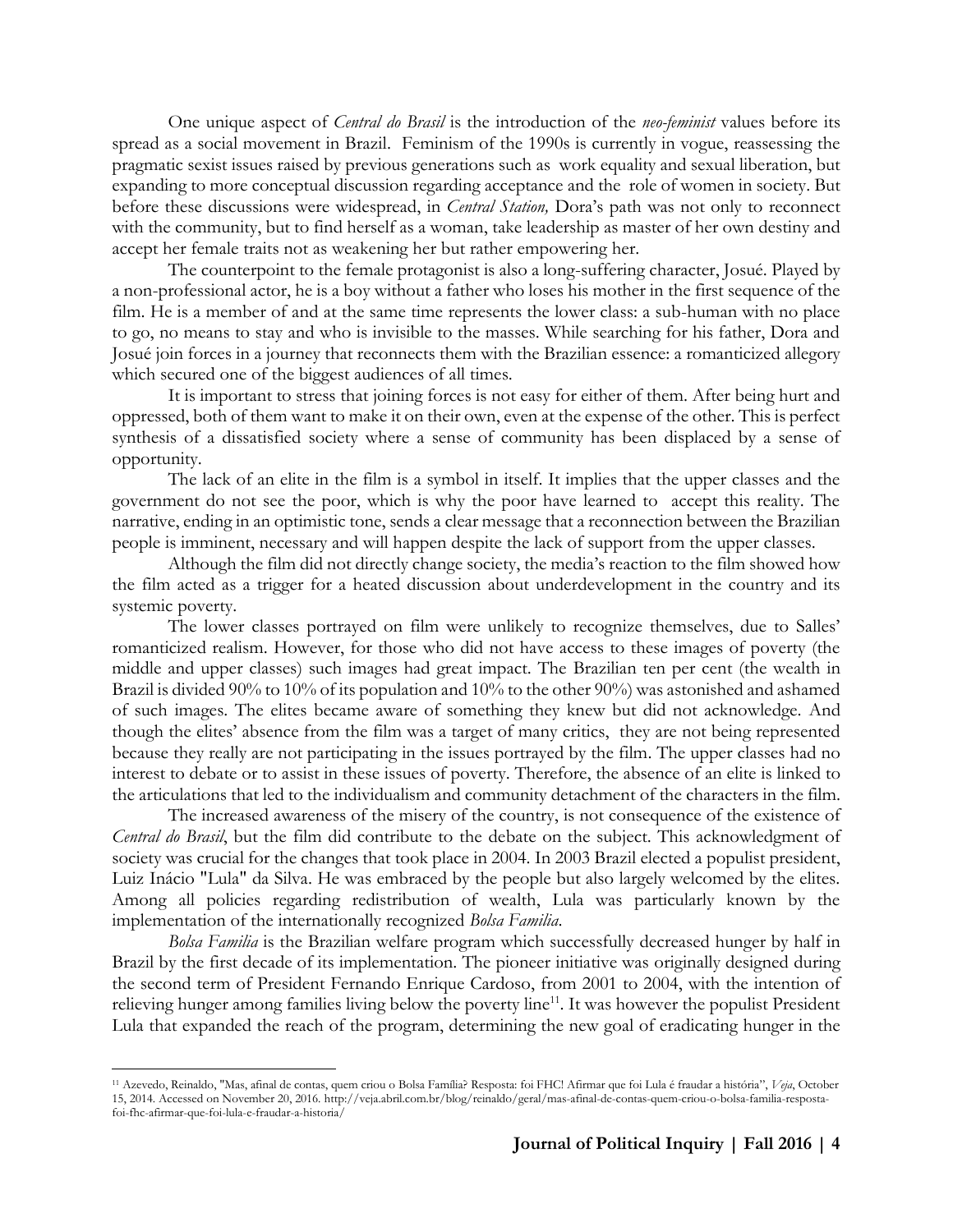country during his term, and renaming it *Fome Zero*. During the eight years of his two terms, Lula unified this and other benefits under the umbrella "*Bolsa Familia",* which aimed at the same target group.<sup>12</sup> An example is the Bolsa Escola, which attempted to eradicate illiteracy and child work in the younger generations by offering a monetary compensation to poor families who had their children enrolled in school.

Ten years into this program, we can see an important change in terms of education. The concentration of wealth has traditionally been linked to the concentration of knowledge, and thought it is far from being dissolved, but the gap has decreased. The new generation of the lower classes is more academically educated and, as a consequence, more politically aware than ever. It is in this context that *Que Horas Ela Volta* emerges, addressing the sparked discussion of "redistribution of knowledge".

#### **QUE HORAS ELA VOLTA? (The Second Mother, 2015)**

 $\overline{a}$ 

Released in a different context than *Central do Brasil,* the film portrays a lower-class family who has been positively impacted by the century's social changes and who's economic situation has largely improved. Val is played by the ambassador of Brazilian popular classes on TV, Regina Casé. Casé plays a middle-aged woman who has been working as a nanny/housekeeper for the same family for many years. She appears to have a good life running the house and sending money to help with her child's education.

But the arrival of her biological daughter to São Paulo, with whom Val has never developed a relationship, shakes the structure of the delicate balance between housekeeper and houseowners. The daugther Jessica, similar to Josué in *Central do Brasil*, represents the next generation. In this case, the film depicts an educated young woman with high expectations who is not content with economic security alone. Jessica exposes the inequality of the oppressive relationship between the employee (Val) and the employer (the rich housewife). Jessica mirrors the new generation of educated lower classes in their increasing awareness that money alone does not change the hierarchical status. Having fulfilled their basic needs, the people have to demand equal treatment<sup>13</sup>.

Disguised as a part-of-the-family treatment of the house worker , the film points out the elites' superficial discourse of a well-integrated society, as they refer to Val - their maid - as part of the family, while in reality, there is still an invisible wall that excludes from the living room those who *belong* in the kitchen. *Que Horas Ela Voltas's* biggest triumph is the subtlety and accuracy in which it depicts the informal working relations that deprive workers of their rights, making them susceptible to abuse.

Regarding feminism, the female director, Anna Muylaert, took a radical position in using a predominantly female cast, which has been repeated throughout the Brazilian *neo feminist* movement. Along with the director and the cinematographer being women, the film is led by three female characters. The men in this film are only decorative. In the film, woman do the work, dictate the rules and help other women. In short, they are self-sufficient. They continue to be strong in the face of class oppression, as they are somewhat beyond gender oppression.

Although *Que Horas Ela Volta* is a much more restricted film in terms of format due to its arthouse style, the discussion about feminism and how elites treat workers has appealed to critics and to audiences, helping the film achieve box office success beyond the expectations of a typical arthouse film. The issues generated were reverberated throughout social media, which accounts for a very

<sup>12</sup> Azevedo, Reinaldo, "Mas, afinal de contas, quem criou o Bolsa Família? Resposta: foi FHC! Afirmar que foi Lula é fraudar a história", *Veja*, October 15, 2014. Accessed on November 20, 2016[. http://veja.abril.com.br/blog/reinaldo/geral/mas-afinal-de-contas-quem-criou-o-bolsa-familia-resposta](http://veja.abril.com.br/blog/reinaldo/geral/mas-afinal-de-contas-quem-criou-o-bolsa-familia-resposta-foi-fhc-afirmar-que-foi-lula-e-fraudar-a-historia/)[foi-fhc-afirmar-que-foi-lula-e-fraudar-a-historia/](http://veja.abril.com.br/blog/reinaldo/geral/mas-afinal-de-contas-quem-criou-o-bolsa-familia-resposta-foi-fhc-afirmar-que-foi-lula-e-fraudar-a-historia/)

<sup>13</sup> Pires, Flavia F. and Walquiria G. L. Rego, "10 Years Of Bolsa Familia Program: introducing the Dossier" *Revisits de Ciencias Sociais* 38 (April 2013): 18-19[, http://periodicos.ufpb.br/ojs/index.php/politicaetrabalho/article/view/15178/9375](http://periodicos.ufpb.br/ojs/index.php/politicaetrabalho/article/view/15178/9375)